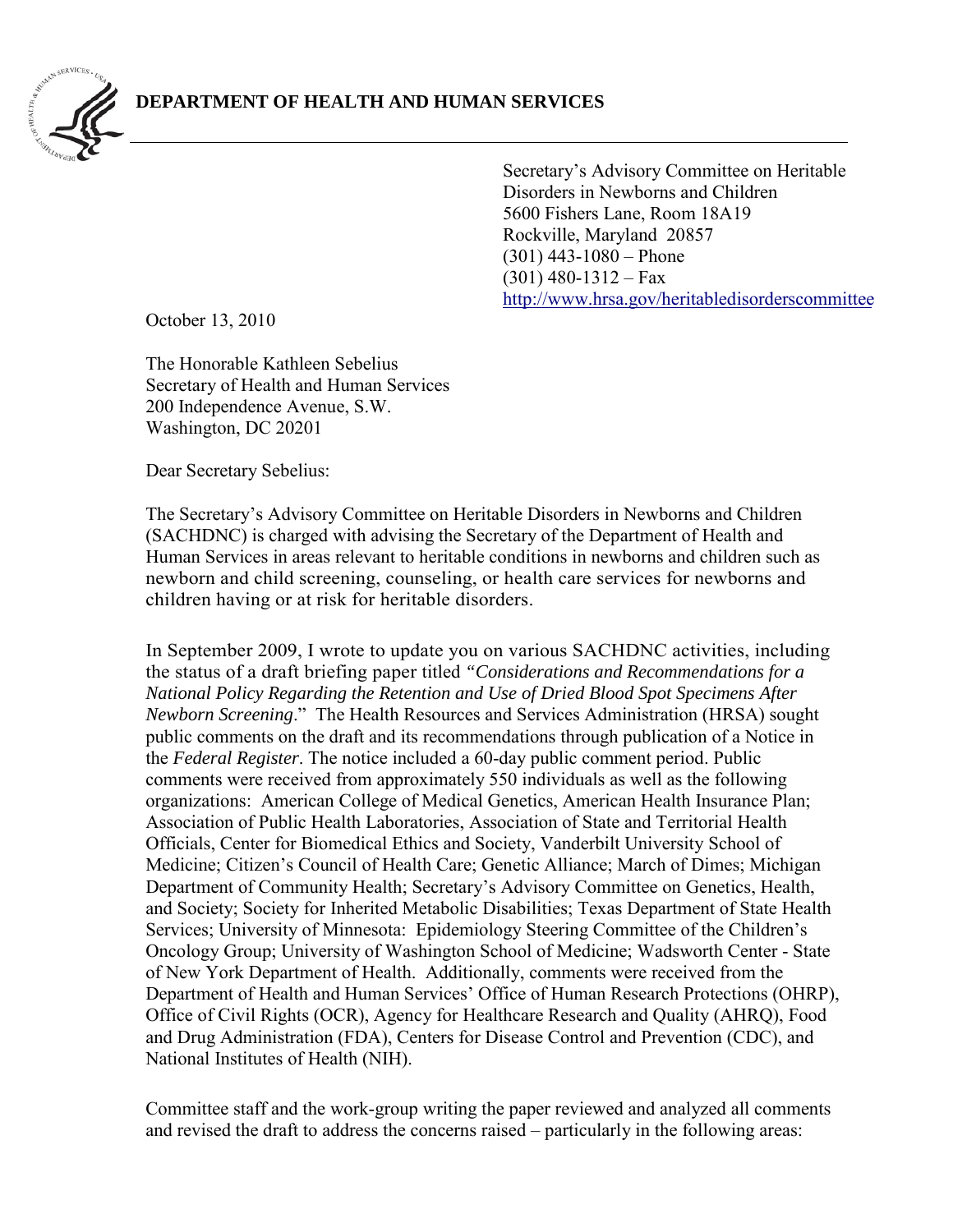interpretation that the recommendations for the storage and use of newborn DNA do not acknowledge the consent, privacy, parent and DNA property rights of the individual; the belief that the Committee is advocating for the expansion of government power over the individual's most intimate property; the opinion that the recommendations advocate for the reduction of Constitutional rights of individual citizens and as proposed do not comply with the legal individual rights and informed written consent requirements as secured by the 4th Amendment privacy and property protection; and lastly, the perception that the Committee seeks to establish and support government banking and ownership of citizen DNA at birth through the creation of 50 state government DNA warehouses for nationwide genetic research on the American public without the informed written consent of citizens. Additionally, issues and suggestions raised by AHRQ, CDC, NIH and FDA – such as model policies for consent/dissent, mechanisms to ensure privacy and confidentiality and the utility and feasibility of establishing a voluntary national repository – were also incorporated in the final draft. Committee review of this draft is now complete and the final briefing paper is submitted for your information, review and consideration.

This briefing paper has two principal purposes. The first purpose is to review the ethical, legal and social issues facing state newborn screening programs related to the retention and use of residual dried blood spot specimens; education, awareness and ensuring the public trust; and financial considerations for the use and storage of residual biological samples remaining after the newborn is screened. The second purpose is to lay the foundation for developing national guidance to states in this area.

SACHDNC encourages an approach to guidance that maintains the standard uses of the residual blood specimens by newborn screening programs and upholds the core principles of benefiting infants, families and society, protecting privacy and confidentiality, and ensuring the public's trust while recognizing the research value of residual newborn screening specimens and their potential for advancing science and clinical care. The SACHDNC believes that national guidance on the retention and use of residual newborn screening specimens would help states to navigate these complex issues. The recommendations related to the retention and use of residual dried blood spot specimens are intended to work in concert with – and not to weaken – longstanding and highly effective state newborn screening programs.

To address the potential to advance science and clinical care for newborns, children, their families and society through the use of residual newborn screening blood specimens and protect this valuable resource for the public good, the SACHDNC makes the following recommendations to the Secretary of the Department of Health and Human Services and requests action by the Secretary where applicable

1) *All state newborn screening programs should have a policy in place that has been reviewed by the state attorney general or other appropriate legal authority that specifies who may access and use dried blood specimens once they arrive at the state-designated newborn screening laboratory, including further access after newborn screening tests are completed.*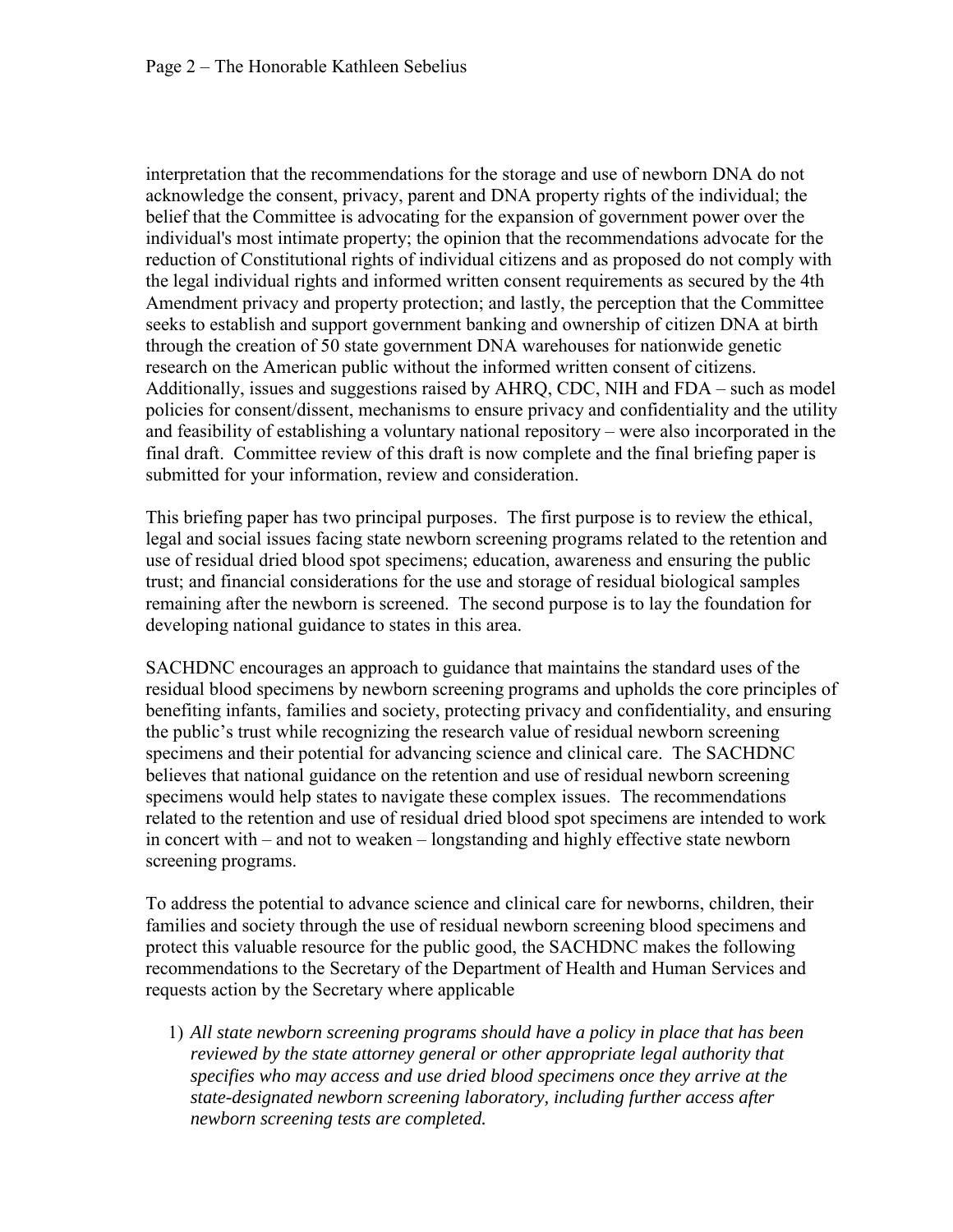- 2) *All state newborn screening programs should have a policy in place that has been reviewed by the state attorney general or other appropriate legal authority addressing the disposition of dried blood specimens remaining after newborn screening*. *Policymakers should consider the value of the specimens as a promising resource for research, the protection of the privacy and confidentiality of families and the necessity of ensuring the public's trust.*
- 3) *All state newborn screening programs should develop a well-defined strategy to educate health care professionals who provide patients with prenatal and postnatal care about newborn screening and the potential uses of residual dried blood specimens.*
- 4) *All state newborn screening programs should create policies that are in compliance with federal research regulations, assure that parents are aware of these activities, and consider whether documentation of parents' wishes and willingness to participate are required.*<sup>3</sup>
- 5) *All state newborn screening programs should work proactively to ensure that all families of newborns are educated about newborn screening as a part of prenatal and postnatal care.*
- 6) *The Secretary of Health and Human Services should help improve efforts to educate the public and health care providers about newborn screening and the retention and use of specimens.*
- 7) *The Secretary of Health and Human Services should facilitate a national dialogue among federal and state stakeholders about policies for the retention and use of residual newborn screening specimens, including model consent and dissent processes.*
- 8) *The Secretary of Health and Human Services should explore the utility and feasibility of establishing a voluntary national repository of residual dried blood specimens, in which families may choose to participate.*